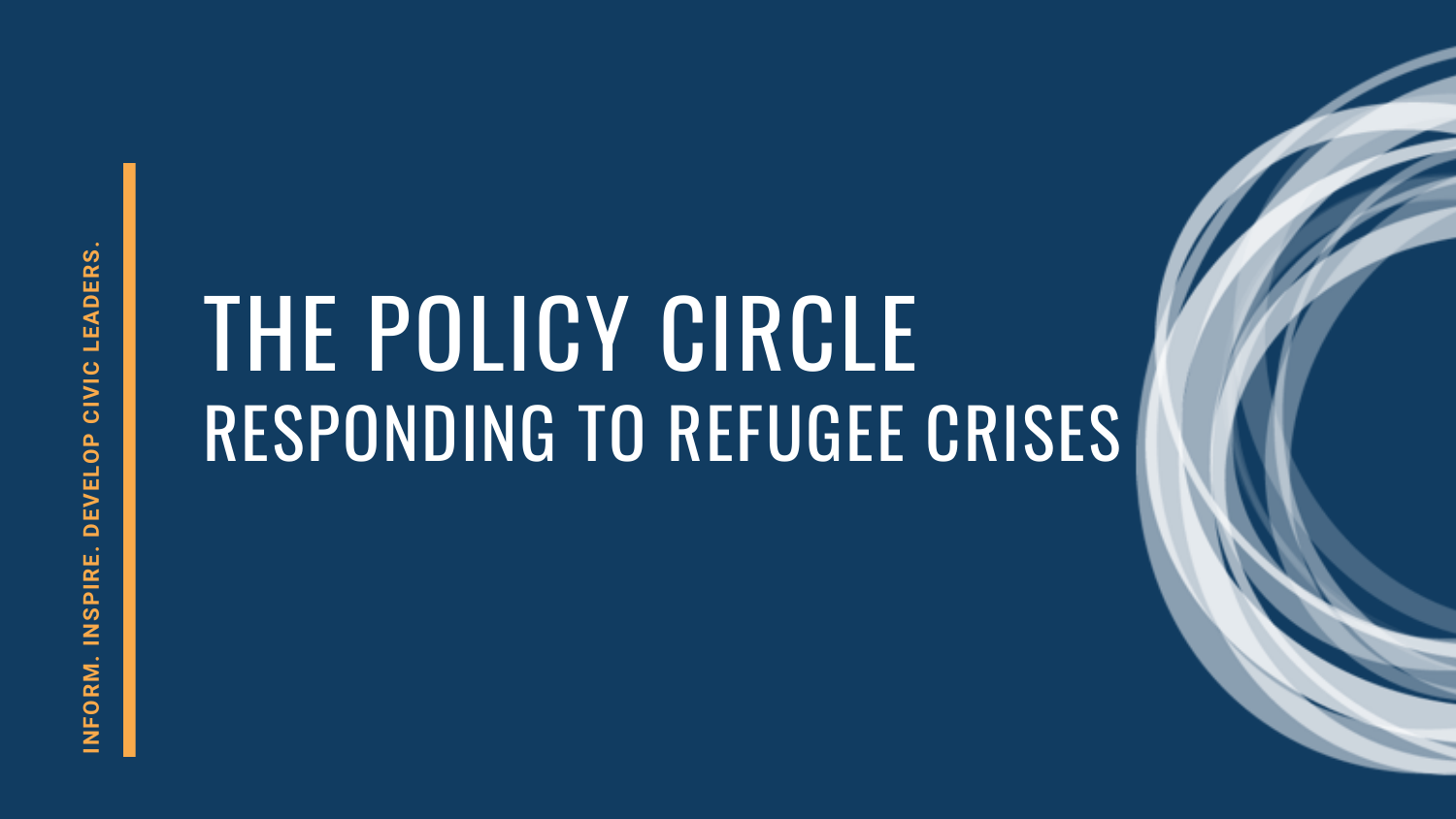### REFUGEE CRISES WORLDWIDE

ACCORDING TO THE UNITED NATION'S 1951 CONVENTION ON REFUGEES, A REFUGEE IS A PERSON WHO LEAVES THEIR HOME COUNTRY BECAUSE OF PERSECUTION OR A JUSTIFIABLE FEAR OF PERSECUTION ON THE BASIS ON THEIR RACE, RELIGION, NATIONALITY, POLITICAL OPINIONS, OR MEMBERSHIP IN A PARTICULAR SOCIAL GROUP.

AN ASYLUM SEEKER IS A PERSON SEEKING OUT PROTECTION IN ANOTHER COUNTRY WHO HAS NOT YET RECEIVED FORMAL PROTECTION OR LEGAL RECOGNITION OF THEIR STATUS. THE UNITED NATION'S UNIVERSAL DECLARATION OF HUMAN RIGHTS LAYS OUT A BASIC RIGHT TO SEEK ASYLUM IN ANOTHER COUNTRY BECAUSE OF A WELL-FOUNDED FEAR OF PERSECUTION.

VARIOUS CRISES INCLUDING THOSE IN UKRAINE, AFGHANISTAN, VENEZUELA, SYRIA, AND YEMEN HAVE LED TO THE LARGEST NUMBER OF REFUGEES AND DISPLACED PERSONS WORLDWIDE SINCE WWII.

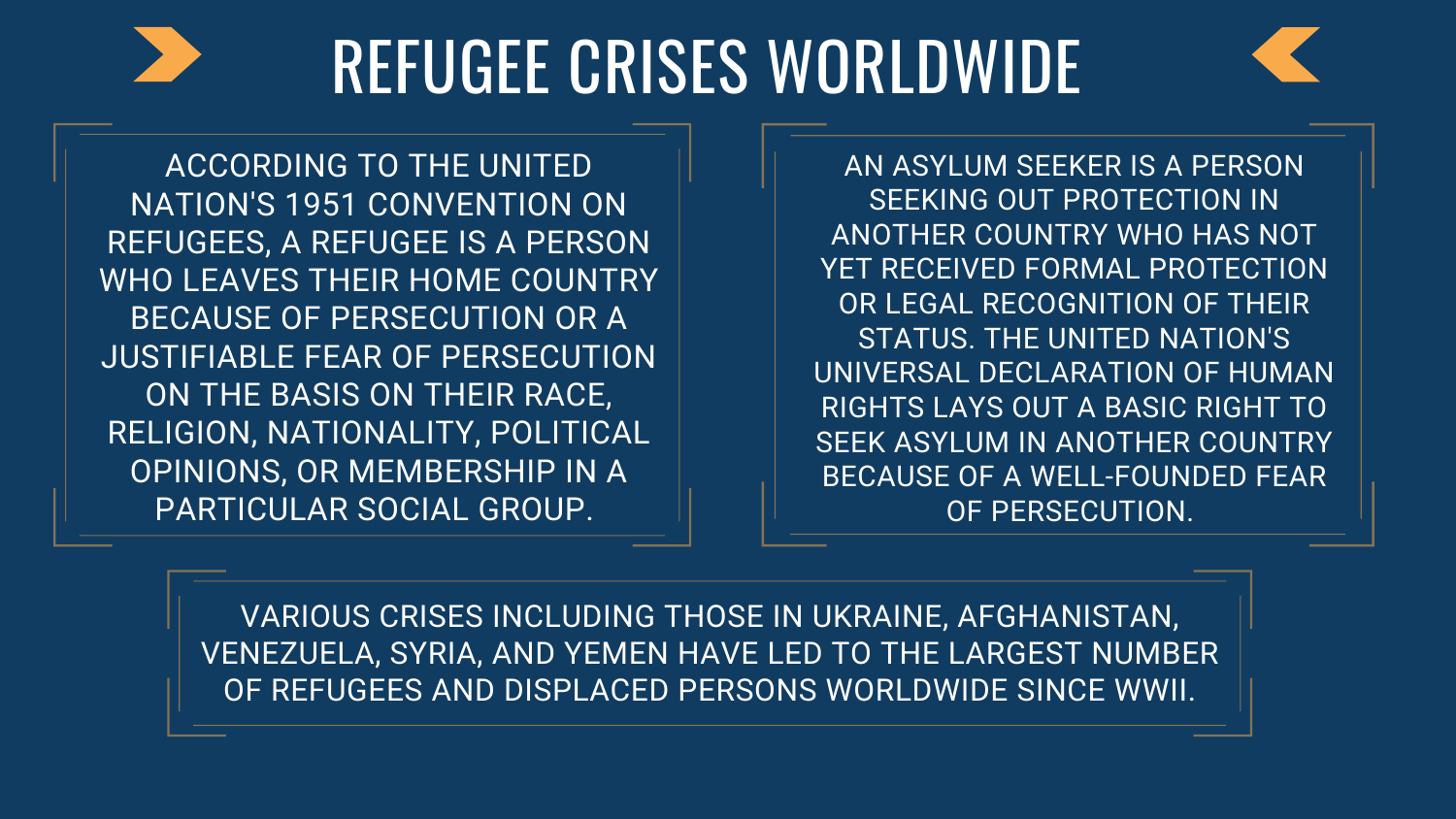### **2** AMERICAN ASSISTANCE FOR REFUGEES

THE FIRST U.S. LEGISLATION RELATED TO REFUGEES, THE 1948 DISPLACED PERSONS ACT, WAS PASSED TO HELP RESETTLE EUROPEAN REFUGEES IN THE US WHO HAD BEEN DISPLACED BY WORLD WAR 2 OR FLED POLITICAL PERSECUTION IN THE COMMUNIST-CONTROLLED EASTERN BLOC.

> THE UNITED NATION'S REFUGEE AGENCY, THE UN HIGH COMMISSIONER FOR REFUGEES (UNHCR), RESETTLES REFUGEES IN COUNTRIES AROUND THE WORLD THAT AGREE TO TAKE THEM IN. IN THE U.S., THE PRESIDENT SETS THE MAXIMUM NUMBER OF REFUGEES THAT THE U.S. WILL ADMIT, AND DIVIDES THIS TOTAL AMONG EACH REGION OF THE WORLD.

U.S. REFUGEE POLICY WAS MADE ON AN AS-NEEDED BASIS UNTIL THE REFUGEE CRISIS THAT RESULTED AFTER THE 1975 FALL OF SOUTH VIETNAM. THE RESULTING 1980 REFUGEES ACT STREAMLINED AMERICA'S REFUGEE RESETTLEMENT PROCESS. SINCE THEN, MORE THAN 3.7 MILLION REFUGEES HAVE BEEN SETTLED IN THE UNITED STATES.

PRIVATE CONTRACTORS, NONPROFIT ORGANIZATIONS, AND LOCAL VOLUNTEERS PLAY KEY ROLES IN THE REFUGEE RESETTLEMENT PROCESS. THERE ARE NINE RESETTLEMENT AGENCIES THAT ARE CONTRACTED WITH THE FEDERAL GOVERNMENT TO RESETTLE REFUGEES, INCLUDING CATHOLIC CHARITIES AND INTERNATIONAL RESCUE COMMITTEE. THESE MAIN AGENCIES ALSO WORK WITH OTHER ORGANIZATIONS AT THE LOCAL LEVEL.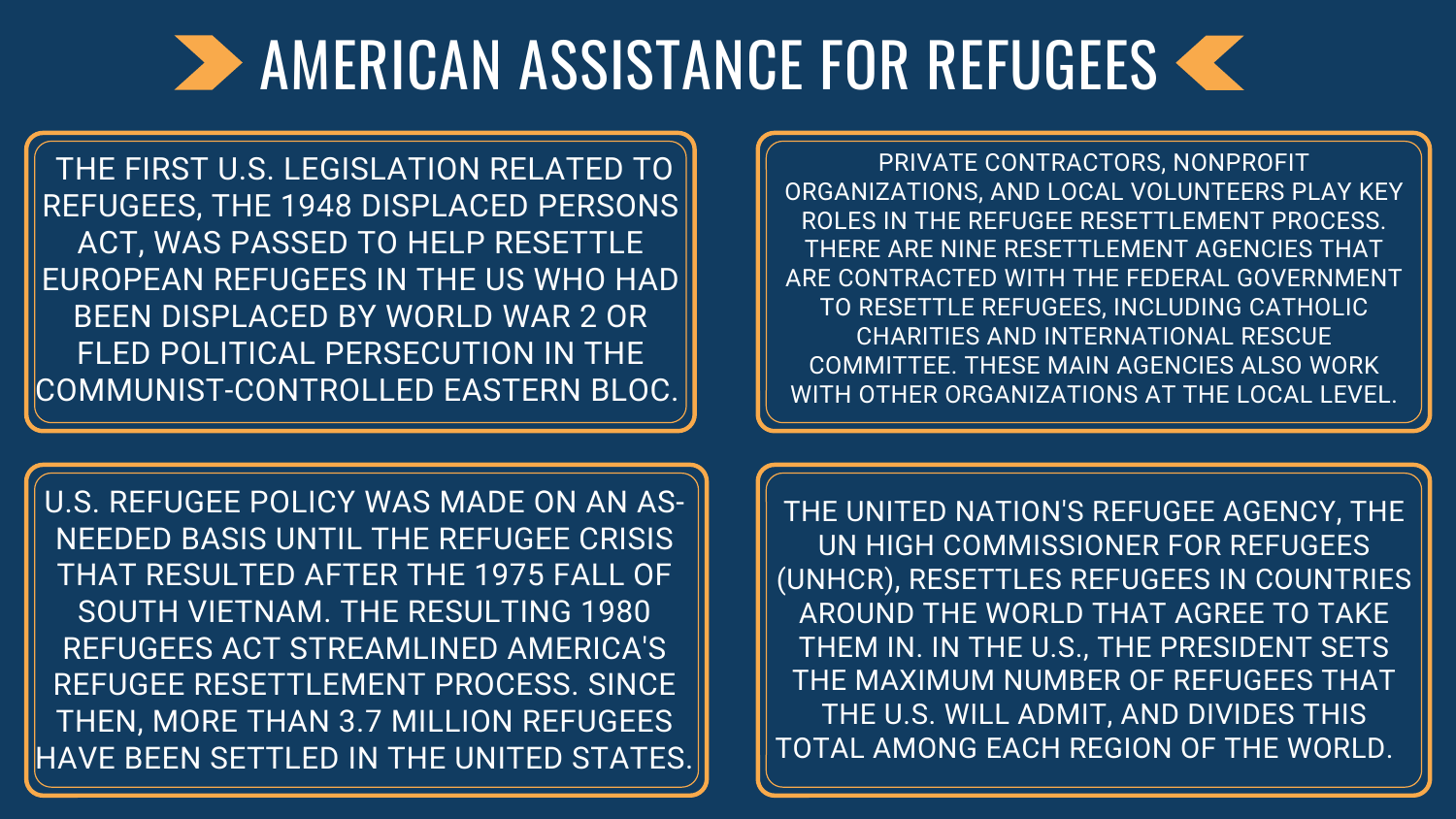## **DE GOVERNMENT INVOLVEMENT <**

AT LEAST HALF A DOZEN FEDERAL AGENCIES ARE INVOLVED IN THE REFUGEE RESETTLEMENT PROCESS. FOR EXAMPLE, THE DEPARTMENT OF HOMELAND SECURITY'S U.S. IMMIGRATION AND CITIZENSHIP SERVICES (USCIS) PROCESSES ASYLUM CLAIMS AND SCREENS REFUGEES. THE DEPARTMENT OF HEALTH AND HUMAN SERVICES'S OFFICE OF REFUGEE RESETTLEMENT PROVIDES SOCIAL SERVICES FOR REFUGEES IN THE U.S.

THE U.S. REFUGEE ADMISSIONS PROGRAM (USRAP) IS AN INTERAGENCY EFFORT THAT INVOLVES MULTIPLE GOVERNMENT AND NON-GOVERNMENT PARTNERS FROM ABROAD, SUCH AS UNHCR, AND WITHIN THE U.S.

THE U.S. ALSO HAS TWO PATHS FOR ASYLUM SEEKERS. ASYLUM SEEKERS CAN APPLY FOR AFFIRMATIVE ASYLUM WITHIN ONE YEAR OF ARRIVING IN THE U.S. OR A U.S. PORT OF ENTRY, OR DEFENSIVELY IF THEY ARE INELIGIBLE FOR AFFIRMATIVE ASYLUM OR ARE PLACED IN DEPORTATION PROCEEDINGS.

THE HOUSE JUDICIARY SUBCOMMITTEE ON IMMIGRATION AND CITIZENSHIP, AND SENATE JUDICIARY SUBCOMMITTEE ON IMMIGRATION, CITIZENSHIP, AND BORDER SECURITY OVERSEE THE IMMIGRATION AND REFUGEE-RELATED ACTIVITIES OF AGENCIES LIKE THE DEPARTMENT OF HOMELAND SECURITY, AND EXERCISE CONGRESS'S RESPONSIBILITY TO MAKE LAWS REGARDING IMMIGRATION, CITIZENSHIP, AND REFUGEES.



STATE AND LOCAL GOVERNMENTS PLAY HELP REFUGEES BUILD NEW LIVES IN THE U.S. REFUGEE'S ABILITY TO ACCESS JOBS, HOUSING, AND SOCIAL SERVICES LIKE ENGLISH CLASSES DEPENDS ON COORDINATION OF FUNDING FROM THE FEDERAL OFFICE OF REFUGEE RESETTLEMENT (ORR) WITH LOCAL LEVEL RESOURCES.



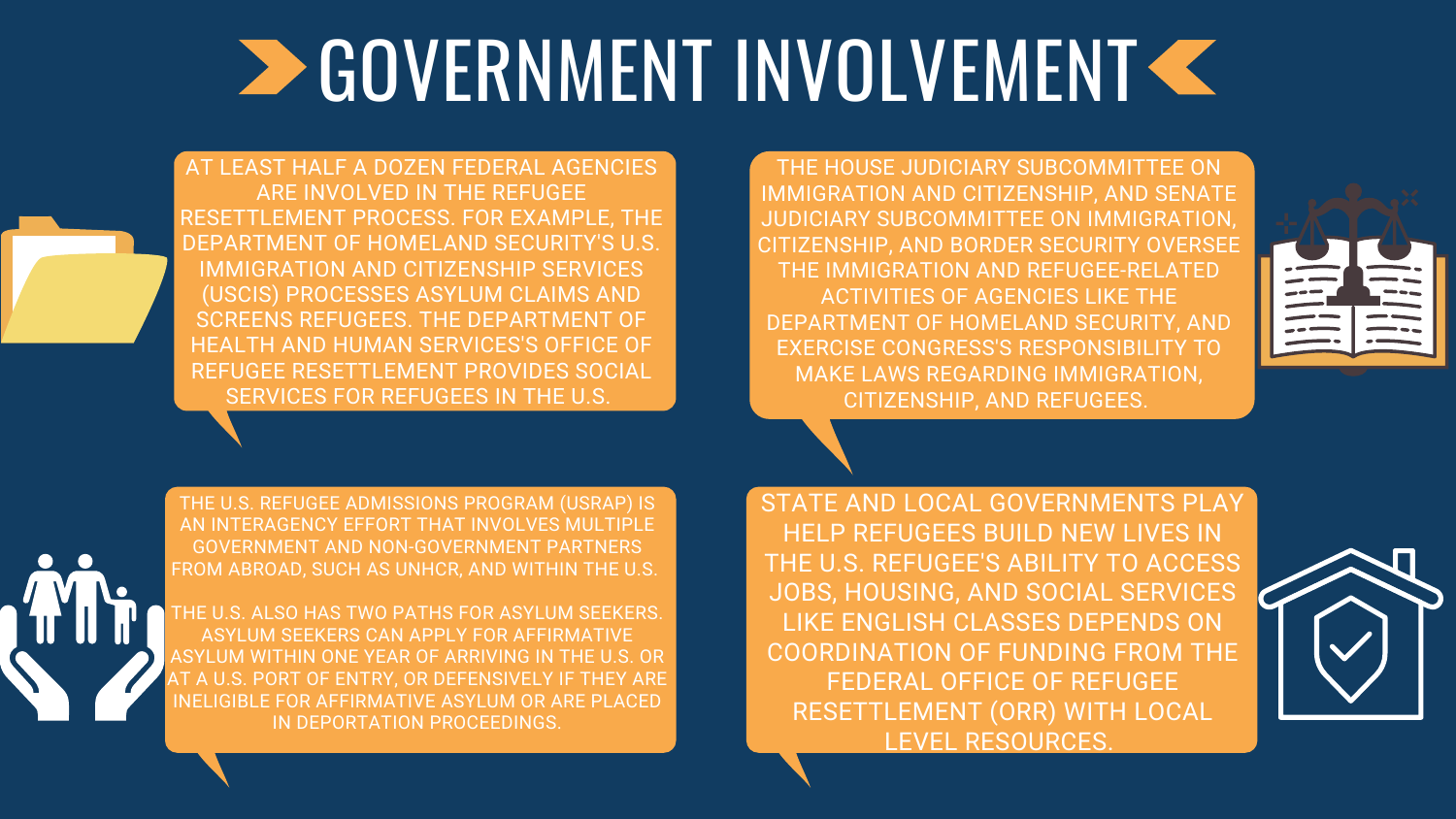## **ERAMING THE ISSUE K**

#### **OVERSTRETCHED NONPROFIT RESOURCES**

LOCAL REFUGEE RESETTLEMENT AGENCIES THAT WORK WITH AROUND 45,000 REFUGEES PER YEAR HAVE BEEN OVERWHELMED BY THE NEED TO INTEGRATE THE 75,000 AFGHANS EVACUATED FROM KABUL IN SUMMER 2021. NONPROFITS LIKE CATHOLIC CHARITIES RECEIVE SMALL FEDERAL GRANTS AND STIPENDS, BUT THESE HAVE NOT INCREASED IN RESPONSE RECENT REFUGEE CRISES .

#### **STATE AND LOCAL INPUT**

SOME STATE AND LOCAL GOVERMENTS FEEL THAT THEY DON'T RECEIVE SUFFICIENT LEVELS OF FEDERAL FUNDING TO RESETTLE REFUGEES. LANDLORDS ARE OFTEN HESITANT TO ACCEPT REFUGEES WHO DO NOT YET HAVE JOBS OR A PERMANENT RESIDENCY STATUS, AND IT CAN BE CHALLENGING FOR LOCAL GOVERNMENTS TO PROVIDE JOB TRAINING AND SOCIAL SERVICES FOR REFUGEES.

**REFUGEES AND THE SOCIAL SAFETY NET** A COMMON CONCERN IS THE IDEA THAT SECURITY WHILE STILL CONTRIBUTING ECONOMICALLY.

IMMIGRANTS, REFUGEES AND ASYUM SEEKERS RECEIVE FAR MORE IN GOVERNMENT BENEFITS THAN THEY PAY IN TAXES. A 2022 STUDY FOUND THAT THE TYPICAL IMMIGRANT CONSUMES 30% LESS IN GOVERNMENT BENEFITS THAN THE AVERAGE NATIVE-BORN AMERICAN. THIS IS MAINLY BECAUSE IMMIGRANTS AND REFUGEES TEND TO BE MUCH YOUNGER THAN NATIVE-BORN AMERICANS AND LESS LIKELY TO RECEIVE MEDICARE OR SOCIAL

#### **RESPONDING TO REFUGEE CRISES ACROSS THE WORLD**

LESS THAN 1% OF THE WORLD'S 84 MILLION REFUGEES ARE PERMANENTLY RESETTLED IN A THIRD COUNTRY LIKE THE U.S. OR CANADA. MOST REFUGEES FLEEING VIOLENT CONFLICTS END UP IN NEIGHBORING COUNTRIES, WITH SYRIAN REFUGEES CROSSING THE BORDER INTO TURKEY AND VENEZUELANS FLEEING TO COLOMBIA. MANY OF THESE PEOPLE ARE TRAPPED IN REFUGEE CAMPS FOR YEARS ON END AND DEPENDENT ON INTERNATIONAL AID TO SURVIVE BECAUSE THEY LACK THE LEGAL RIGHT TO WORK, START A BUSINESS, OR EDUCATE THEIR CHILDREN IN THE COUNTRY THEY HAVE FLED TO.

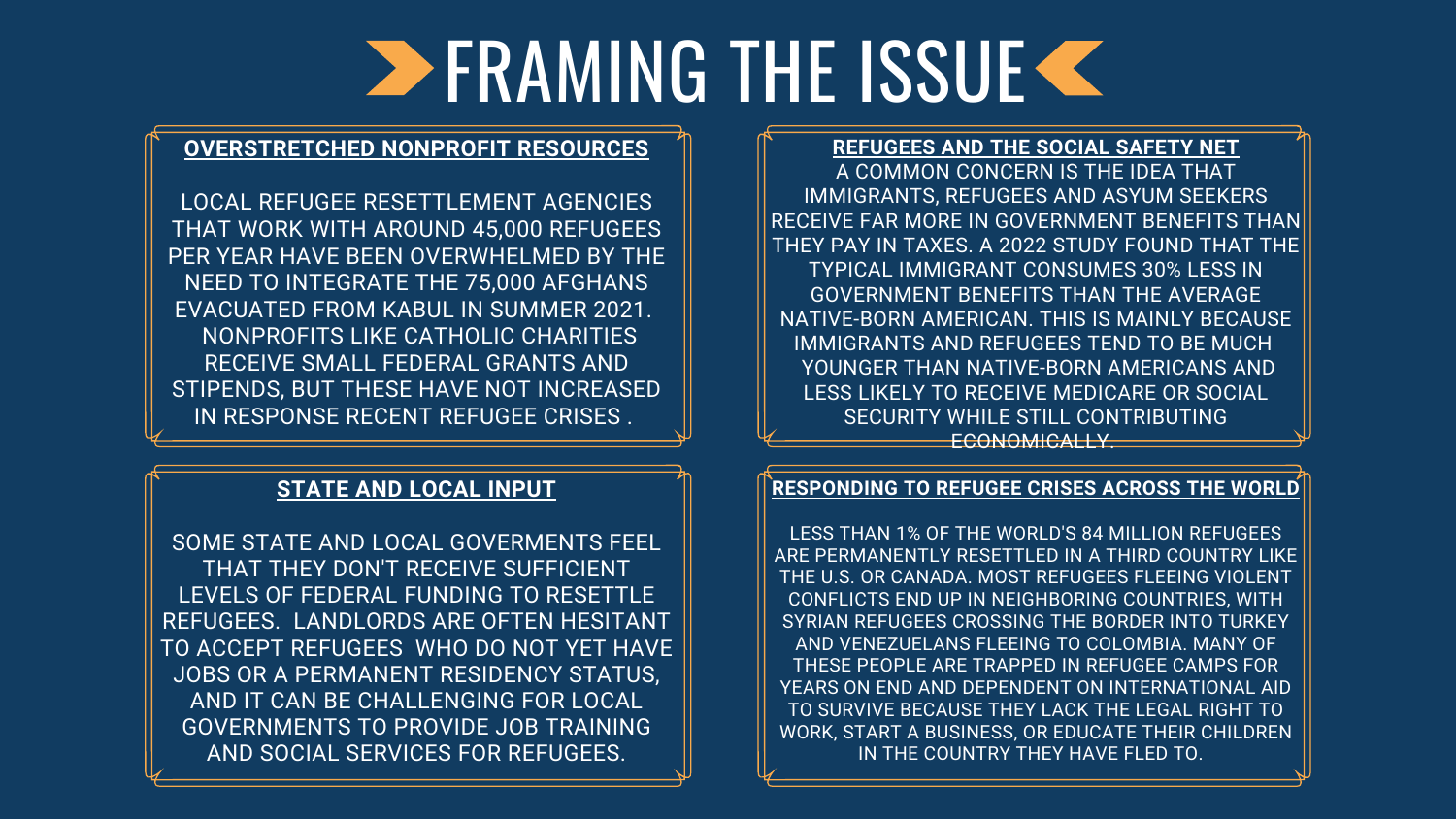### **INVESTMENT IN WORKFORCE DEVELOPMENT**

A NUMBER OF ACTORS IN THE PRIVATE SECTOR, SUCH AS UPWARDLY GLOBAL, ARE WORKING ON SUPPORTING REFUGEES WHO FACE LOGISTICAL CHALLENGES SUCH AS TAKING CARE OF DEPENDENTS OR FINDING TRANSPORTATION; PROVIDING ESL CLASSES GEARED TOWARDS THE WORKPLACE; CREATING FAST-TRACKED PROGRAMS TO HELP THOSE WITH EXPERIENCE GAIN NECESSARY CREDENTIALS; AND INCENTIVES FOR EMPLOYEES TO PARTICIPATE IN NETWORKING EVENTS.



### **EXAMPLE SOLUTIONS CONTRACT**

#### **MATCHING REFUGEE'S SKILLS AND EDUCATION WITH JOB OPPORTUNITIES**

WHEN INDIVIDUALS FLEE THEIR HOMES TO ESCAPE CONFLICT OR PERSECUTION, THEY ARE EITHER FORCED TO LEAVE WITHOUT EVIDENCE OF THE EDUCATION AND SKILLS THEY HAVE, OR THEIR DEGREES AND LICENSES ARE NOT RECOGNIZED OUTSIDE OF THEIR COUNTRY. ONLINE LEARNING SITES LIKE COURSERA HAVE MADE ENGLISH LANGUAGE CLASSES AND TECHNICAL SKILLS COURSES FREE FOR REFUGEES. COMMUNITY COLLEGES, TRADE SKILLS, AND EMPLOYERS ALL HAVE A ROLE IN HELPING REFUGEES ACQUIRE THE JOB SKILLS AND FORMAL QUALIFICATIONS THEY NEED TO SUCCEED IN THE U.S. AND CONTRIBUTE ECONOMICALLY.

### **ADDRESSING THE BACKLOG OF ASYLUM CASES**

AS OF 2022, THERE IS A BACKLOG OF 670,000 ASYLUM CASES WAITING TO BE HEARD, WITH AN AVERAGE WAIT TIME OF FOUR TO FIVE YEARS. U.S. LAW REQUIRES THAT A CASE BE HEARD WITHIN 180 DAYS, AND IF NO DECISION IS MADE THE INDIVIDUAL AUTOMATICALLY RECEIVES AUTHORIZATION TO WORK IN THE U.S., BUT IS STILL LEFT IN A LEGAL LIMBO. REFORMS LIKE DIGITIZING CASE RECORDS AND CREATING A DEDICATED SET OF IMMIGRATION COURTS FOR ASYLUM CASES CAN HELP REDUCE THIS BACKLOG.